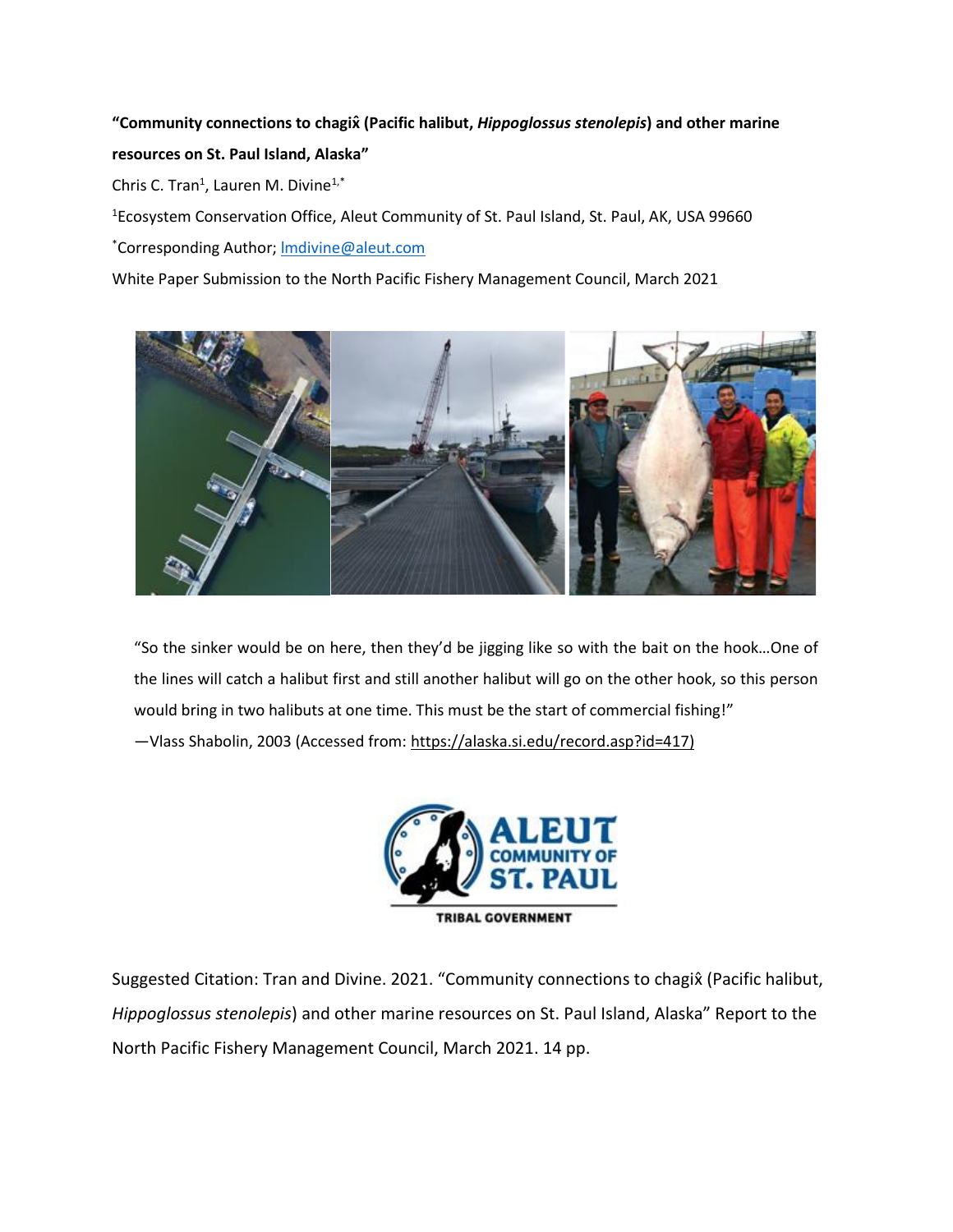"Homemade halibut hooks at Unalaska, all the way down the Aleutian chain, they were all similar, because the men were actually from the Aleutian chain. They went to the Pribilofs for the fur seal with the Russians. Then a year later when they went back, they found a way of building some homes, and then they brought some of their families back to the Pribilofs. When they [Russians] looked over from St. George from the highest cliff, they saw another island, so they got to St. Paul Island. When they went there, they found that people were already there, because they found a bonfire there that was warm yet, a broken piece of pipe and some other items. So, the Aleuts with the *baidarkas* [kayaks] were there before the Russians discovered St. Paul."

—Vlass Shabolin, 2003 (Accessed from: [https://alaska.si.edu/record.asp?id=417\)](https://alaska.si.edu/record.asp?id=417)

## **Introduction**

Quantitative social data have advantages of summarizing and communicating social data across a broad range of communities, they are familiar to researchers, and predictive and widely generalizable (e.g. such as rankings of communities, quantitative social indicators, and mapping spatial patterns; Huntington 2000, Pollnac et al. 2006, Himes Cornell and Huntington et al. 2013, Kasperski 2014, Breslow et al. 2017). However, conclusions based on quantitative social data remove historical context, obscure power dynamics, downplay global-to-local connections, and prioritize economic measures which do not accurately reflect the priorities of Indigenous communities (Huntington et al. 2013, Poe et al. 2014, Lyons et al. 2016a). Thus, integrating qualitative social science in fisheries management is essential to understand the complex social impacts to fishing communities. Here we present the fishing community of St. Paul Island as a case study to highlight the advantages of qualitative social data (i.e., community voices and perspectives) to inform fisheries management regarding social impacts of the Bering Sea Aleutian Islands (BSAI) Pacific halibut resource.

The Pribilof Islands are centrally situated in the Eastern Bering Sea, 30 miles north northeast from the Bering Sea shelf break, approximately 200 mi (320 km) north of Unalaska, 500 mi (800 km) off the Russian Siberian Coast, and about 750 mi (1,210 km) west of Anchorage. The principal Islands of St. Paul and St. George are the largest islands of the Pribilof Islands group and are the only permanently inhabited island communities. Understanding the unique history of settlement in the Pribilof Islands is critical to understanding the current relationship and dependence of our communities on halibut as a commercial and subsistence resource. There are numerous, detailed sources of information for this contentious and unique history that are not presented here and warrant further investigation to truly understand the current socioecological landscape of the communities. Here, we present a brief background.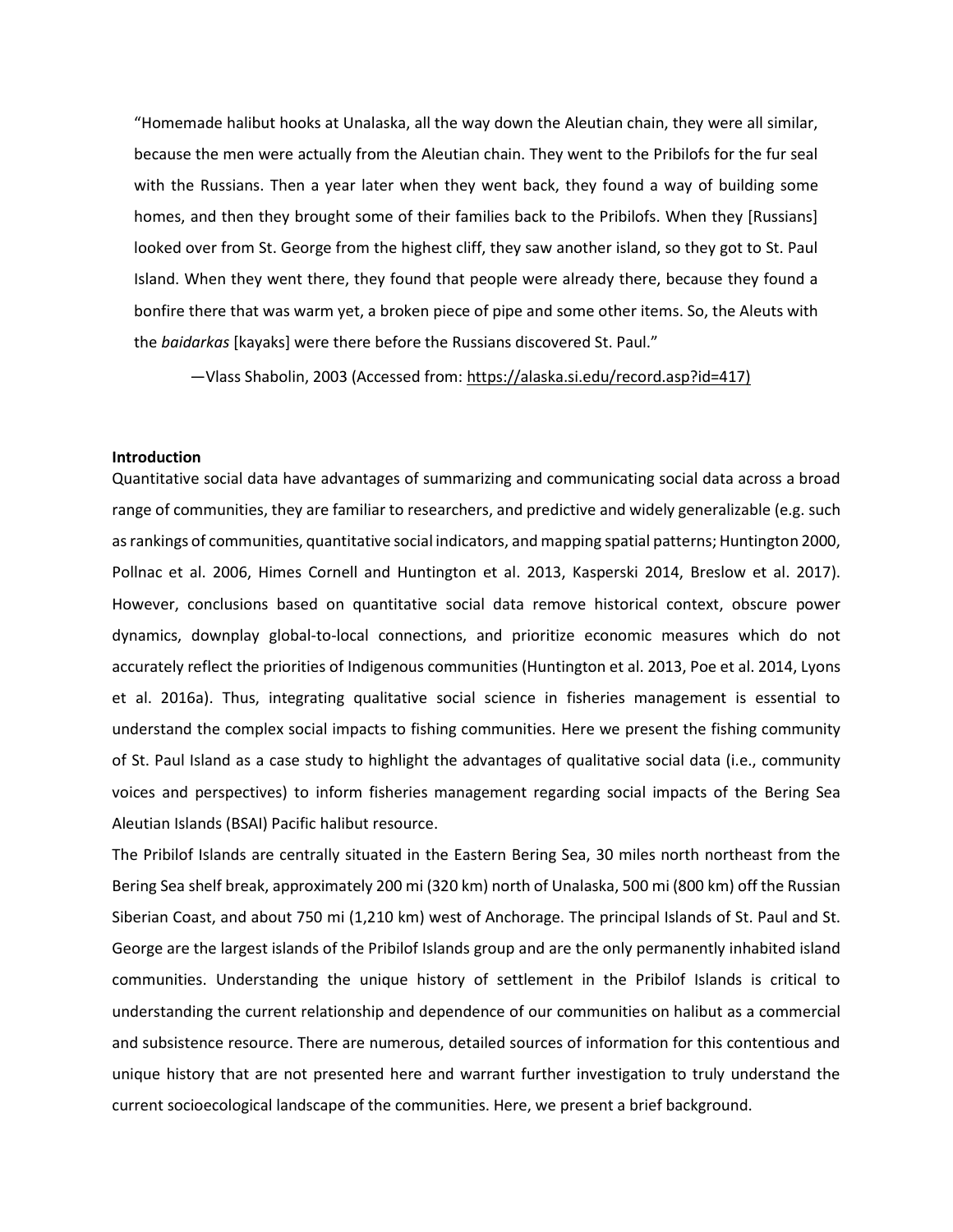The bounty of diversity and richness found in the area has sustained Alaska Natives throughout the Bering Sea region for millennia. Pribilovian Unangax̂ are immediate descendants of Indigenous Peoples from the Aleutian Chain, who settled the region from Siberia via the Bering Land Bridge. Prehistoric culture across the Aleutian Chain was based almost entirely on marine resources, including hunting every kind of sea mammal found around the island chain, fishing the offshore and coastal waters, foraging for fish and shellfish on the rocky reefs, and hunting birds on land and sea. The wealth of resources supported dense Unanga<sub>x</sub> populations expressing a rich, strong culture. Virtually every archaeologist and ethnographer of the Unangax̂ (or Aleuts) have described what was hunted and how people used sea mammals, birds, fish, and shellfish (Corbett 2016). Unangax thrived along the Aleutians spanning from Alaska to Kamchatka Peninsulas and have a long oral history and an archaeological record of subsistence use in the marine environment (Veltre and Veltre 1981). These prehistoric inhabitants created one of the world's most specialized and successful maritime hunter-gatherer traditions, lasting from roughly 4000 BP to the time of Russian contact in 1741 (Dall 1877, 1878; Hrdlička 1945; Jochelson 1925; Lantis 1970, 1984; Laughlin 1980; McCartney 1984; Veniaminov 1984).

These communities have been profoundly impacted by several fisheries policies over the past century and a half under Russian and U.S governance (Torrey 1978). The Fur Seal Act Amendments of 1983 ceased the harvest of the U.S Fur Seal Harvest and the U.S. federal government posited to assist St. Paul and St. George, "*to further progress toward creation of a stable, diversified, and enduring economy not dependent on commercial fur sealing* (H.R.2840)." The cessation of the fur seal harvest was a devastating loss for the communities due to their complete dependency and subjugation by Russia and later the U.S and it necessitated an urgent need to establish alternative economic activities for the communities to survive (Torrey 1978, Merculieff and Simons 2016).

In light of the abrupt cessation of the fur seal harvest, which was the only economy of the Pribilof Islands, Pribilovian Unangax̂ successfully developed commercial halibut fisheries on both islands in the 1980s. Fishing activities today remain one of the foundational mainstays of our islands' local economies. Born from the long and enduring history of subsistence fishing, gathering intertidal invertebrates, and hunting marine mammals at sea, the commercial fisheries were a natural progression of traditional Unangax̂ culture. Deep and enduring connections to fishing as a customary and traditional way of life are evidenced in community perspectives that draw upon the extensive knowledge born from a history at sea. This Indigenous knowledge is important to those that participate in the commercial fishery today, and the act of commercial fishing is viewed as a continuation of the longstanding tradition of fishing before the western terms and management structures of "subsistence" and "commercial" were applied.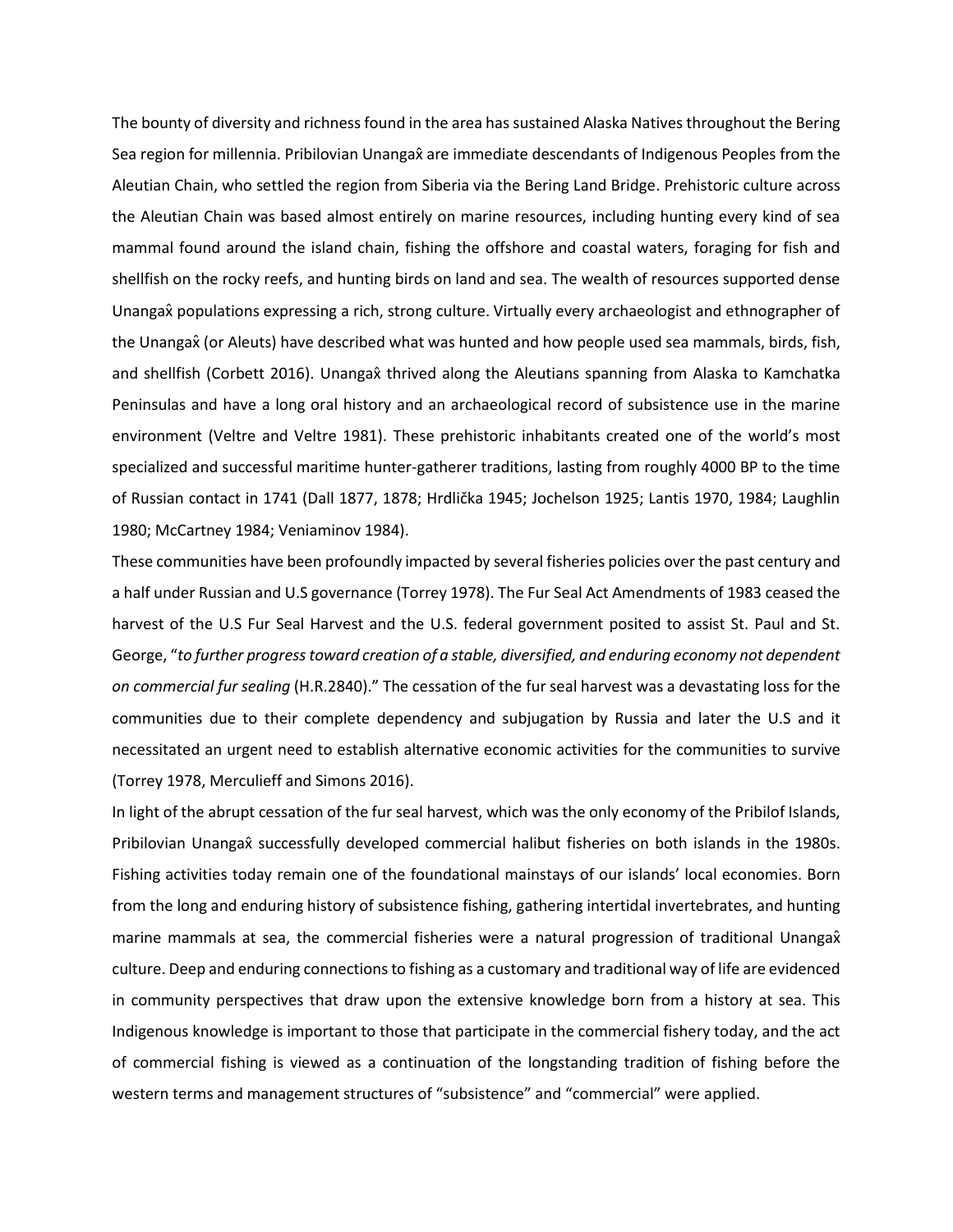*"I'm a second-generation commercial fisherman. Our family has been depending on subsistence halibut for countless generations."<sup>1</sup>*

*"I am a first-generation commercial halibut fisherman, but come from generations that have depended on halibut for subsistence and culture for hundreds or thousands of years."*

Additionally, conservation of Pribilof Islands marine resources, including Pacific halibut, extends to the management organization for the Western Alaska Community Development Quota (CDQ) Program that was created in the early 1990s. In the Pribilof Islands, the CDQ program is executed through Central Bering Sea Fishermen's Association (CBSFA) on St. Paul and Aleutian Pribilof Islands Community Development Association (APICDA) on St. George. Due to a lack of resources early in the program, CBSFA and APICDA initially leased their quota to private fishing corporations, so that royalties and profits might be invested back into fisheries development projects (NRC 1999; Mansfield 2007). CBSFA and APICDA are a cornerstone of our modern communities. There is a high number of tribal members directly and indirectly involved with, and benefiting from, the services provided by CBSFA and APICDA. They invest in our youth, workforce development, infrastructure, and overall community sustainability.

Today, after decades of effort and public and private investments in infrastructure approximating \$150 million, St. Paul has an established processing facility, a functioning harbor, and a fleet of locally owned fishing vessels. While processors have not regularly come to St. George in over 15 years, the community is pursuing to build a new harbor and further develop a sustainable fisheries base economy (Lyons et al. 2016, H.R.7575). In 2019, CBSFA had 15 vessels that were privately owned participate in the fishery and employed 75 people (Philemonoff 2020). St. Paul and St. George have virtually complete community fleet dependency on Bering Sea Aleutian Islands halibut ex-vessel gross revenues (Downs et al. 2020). Even though the Pribilof Island communities' commercial fisheries are their main source of income, subsistence use of marine resources for Pribilovian Unangax̂ is a fundamental aspect of culture and livelihood encompassing more than 10,000 years (Torrey 1978).

<sup>&</sup>lt;sup>1</sup> All quotes presented in this white paper and not attributed to an individual were obtained from one of the following sources: interviews, personal communication or surveys conducted by the Ecosystem Conservation Office with Indigenous fishermen and residents on St. Paul Island in 2021; public oral testimony that is part of the public record to the NPFMC from 2015 to present; written comments submitted to the NPFMC and part of the public record from 2015 to present; publicly available media articles or peer-reviewed published articles. We did not attribute ownership of quotes to protect confidentiality of our respondents.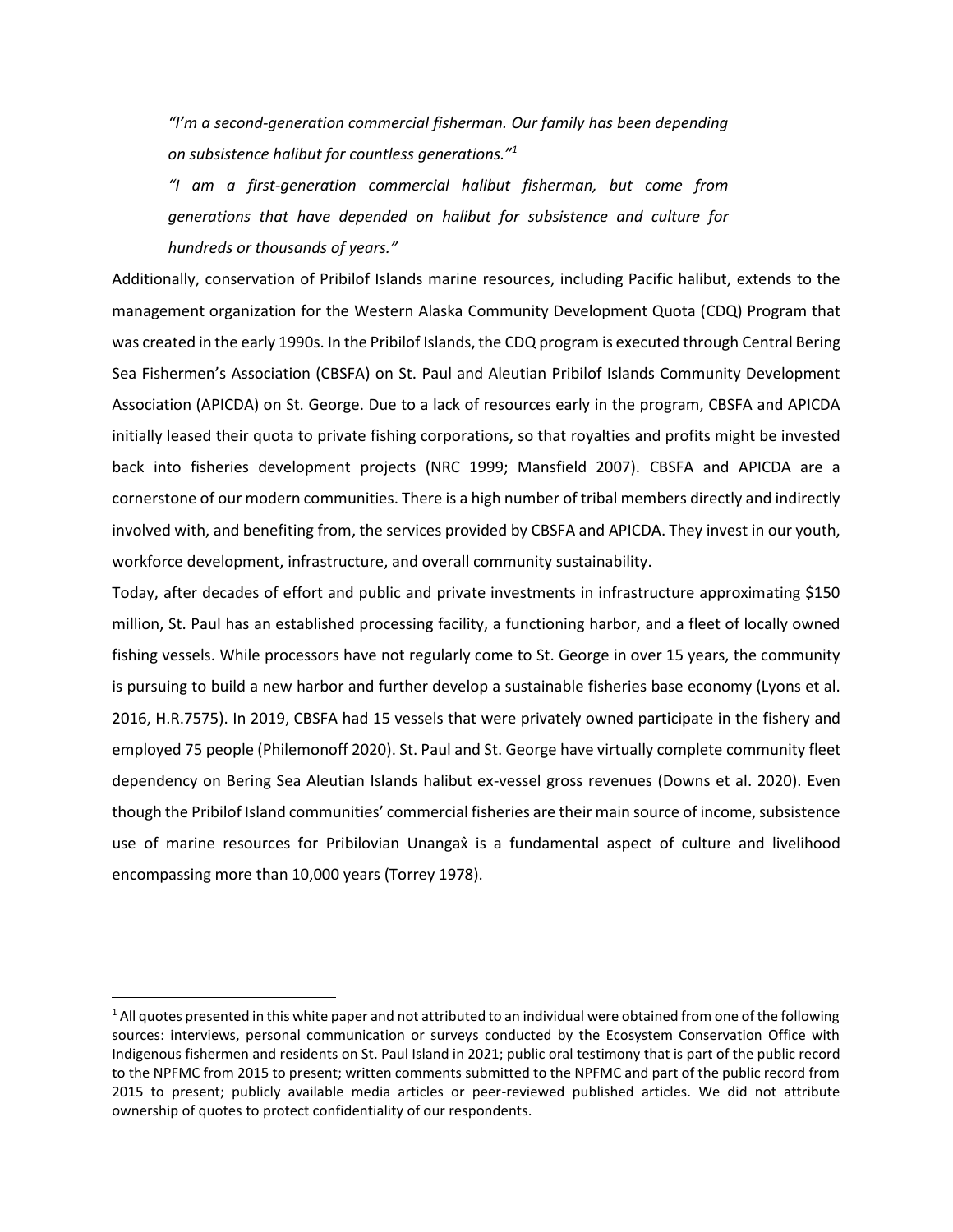#### **St. Paul Island Case Study**

Through the Aleut Community of St. Paul Island Ecosystem Conservation Office, we surveyed St. Paul community members and fishing families through email and phone calls on the role of commercial and subsistence fishing, specifically related to Pacific halibut as a resource, in their lives and livelihoods. We also compiled related archival recordings, writings, and other information, published and unpublished, from Pribilof Islands community members.

*"The halibut fishery is not just the economic heart of the island, it is a customary fishery of the community during the brief and beautiful Pribilof summers, with deep roots and meaning."*

*"Our people have subsistence-fished for halibut long before the Russian expedition sailed to Alaska in 1741, and also long before the United States purchased Alaska from Russia. This heritage explains why the halibut fishery has irreplaceable social and cultural value. It is not just what we do, but who we are."*

## *Fishing Economy*

Since the inception of a commercial longline halibut fishery-based economy in the 1980s, St. Paul's fishermen have been constantly faced with economic uncertainty due to the "moving target" of fisheries stocks, climate change affecting spatial distributions, competition with large scale commercial fishing enterprises, and the management regulations that directly affect their livelihoods. The local halibut fishery is a major source of employment and income for our community members, but there has been a declining trend of employment and halibut landings over a 20-year period (Fig. 1).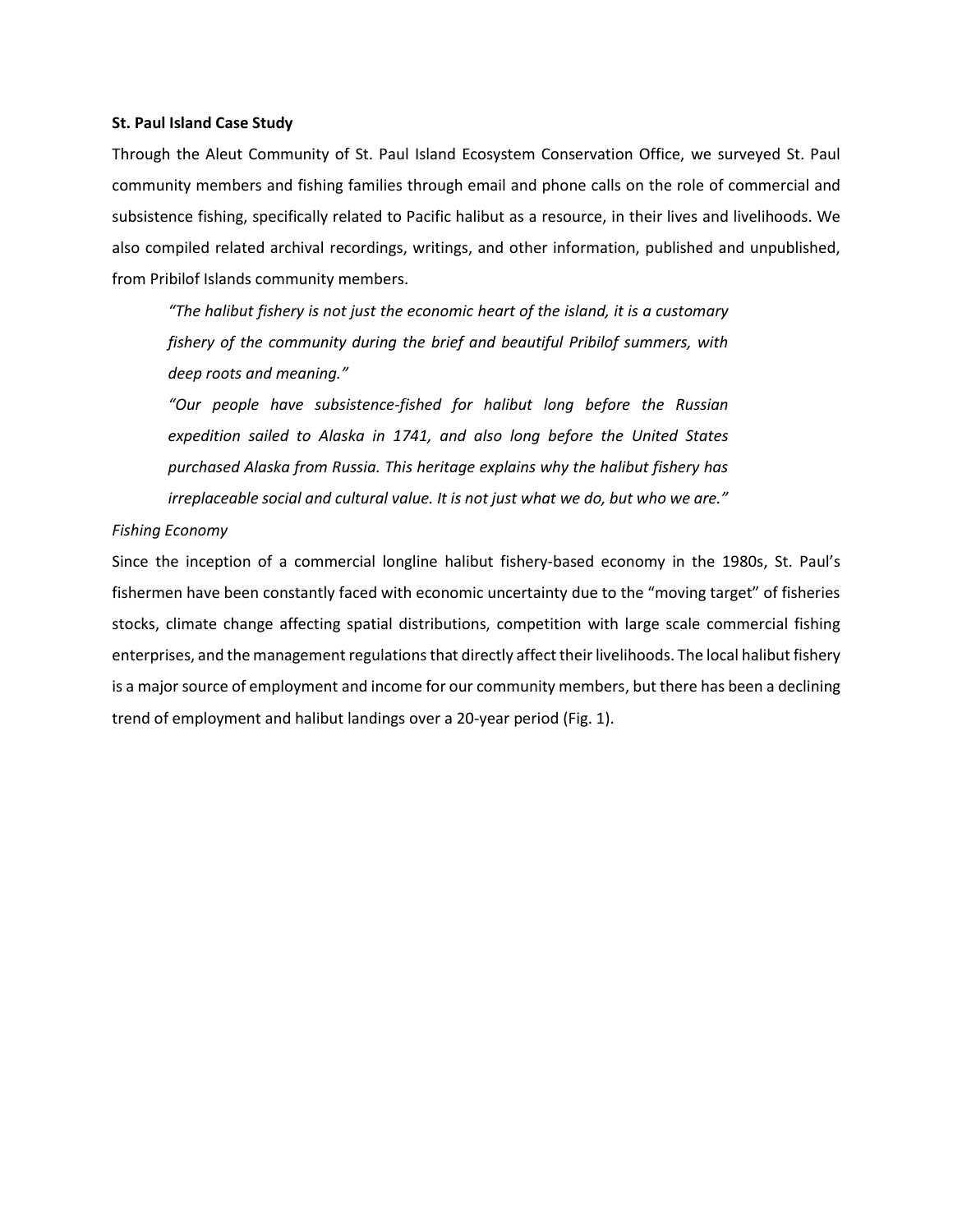

Figure 1. St. Paul Island's local halibut employment (A) and landings in lbs. (B) from 2001 to 2020. Local employment and landings show a declining trend that is reflective of the multiple challenges the local halibut fishery faces. Fishermen spoke about the "moving target" of fisheries stocks, climate change affecting spatial distributions, competition with large scale commercial fishing enterprises, and the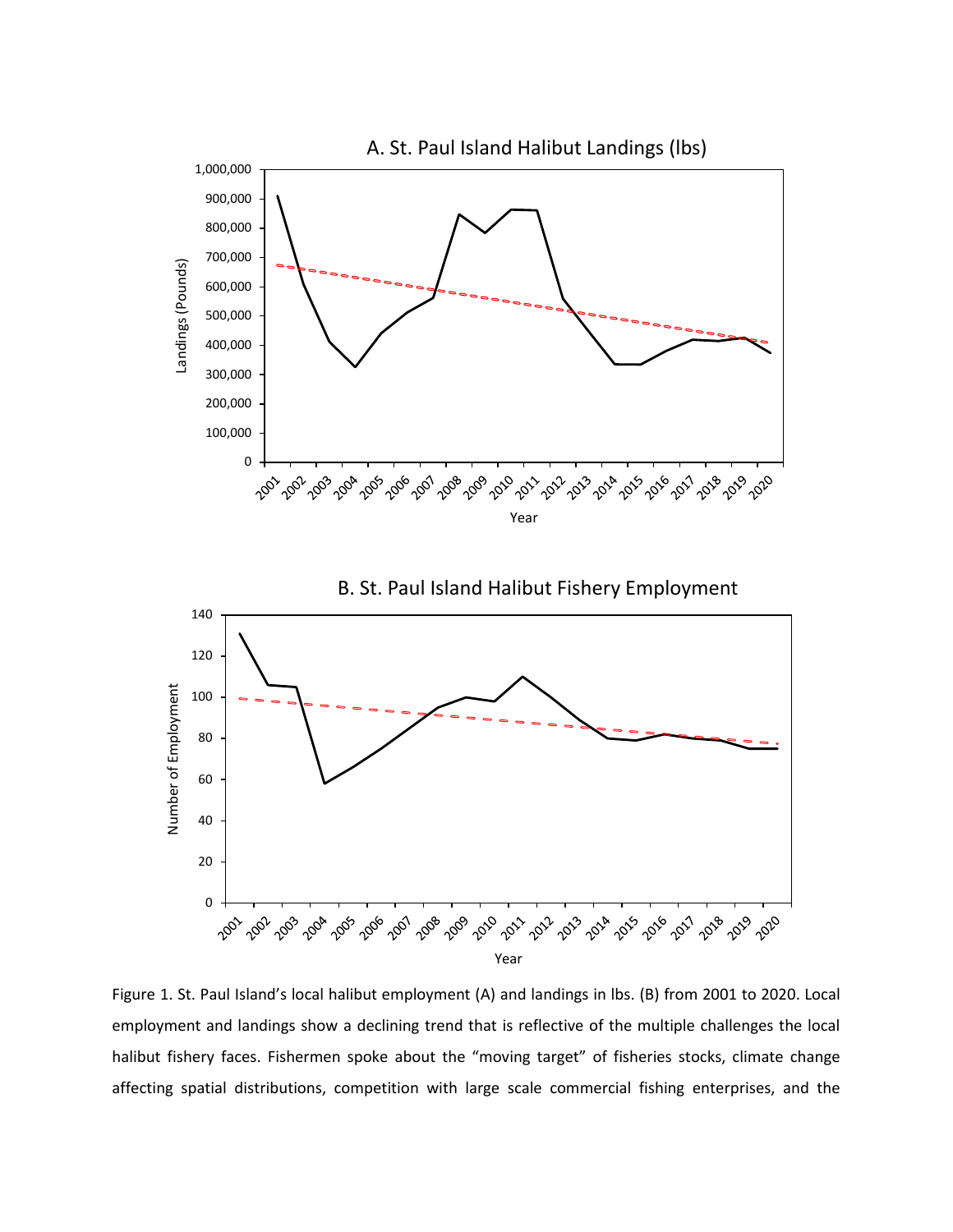management regulations that directly affect their livelihoods as unsurmountable uncertainty that may preclude their participation in the local fishery in the future unless appropriate measures are taken to safeguard the halibut resource.

Between 2001 to 2006 an average of 90 people were employed with 535,338 Ibs of halibut caught compared with an average of 79 people employed and 395,338 Ibs of halibut caught between 2016 to 2020 (CBSFA 2021). Until the 1990s, local fishermen experienced consistent harvest shortfalls coupled with steadily decreasing CPUE and smaller sized halibut within 10 miles of the islands (Clark and Hare 2002, Lestenkof et al. 2013, Lyons et al. 2016). Lestenkof et al. (2013) surveyed eight St. Paul participants about halibut changes through time, with seven of the people noticing fewer and smaller halibut, halibut further from island, deeper in the ocean, and harder to find and catch than in the past.

*"… If we do have good weather, then we go as much as we can, but the weather changes so fast nowadays. And then when we used to fish maybe a mile from the island, last year we had to go about twenty-five, thirty-five miles off the island to catch some halibut. Like some people say, the weather is getting too warm, and the halibut are staying in the deeper end where the water is cool…"*

## *CDQ and SHARC Programs*

NPFMC measures acknowledged the historical use of halibut by Alaska Natives and Alaskan coastal community residents but have not meaningfully integrated their participation and perspectives in management. A unique halibut regulatory area in the Pribilofs was created in 1986 and was sustainable for the first decade despite an initial drop of CPUE (Sadorus and St.Pierre 1995). Management measures have attempted to maintain a balance among competing economic goals but, conservation measures have been insufficient in recovering a declining halibut resource for decades. In 1992, the implementation of the Western CDQ program changed how quota shares were allocated and systemically changed Alaskan commercial fisheries. Recalling this time, one interviewee stated that the Western CDQ created a "political game" amongst tribes due to region-based allocations. The creation of the CDQ program required fishermen across western Alaska to adapt to a new management and allocation system and has resulted in variable levels of participation and opportunity within the six CDQ groups today.

Additionally, the Subsistence Halibut Registration Certificate (SHARC) program was adopted by the NPFMC to recognize the Alaska subsistence halibut fishery in 2000 (NOAA 2019). The adoption of the SHARC program was an effort to allow, "inadvertently-excluded rural residents to participate in the subsistence halibut fishery and to support the conservation and management provisions of the Northern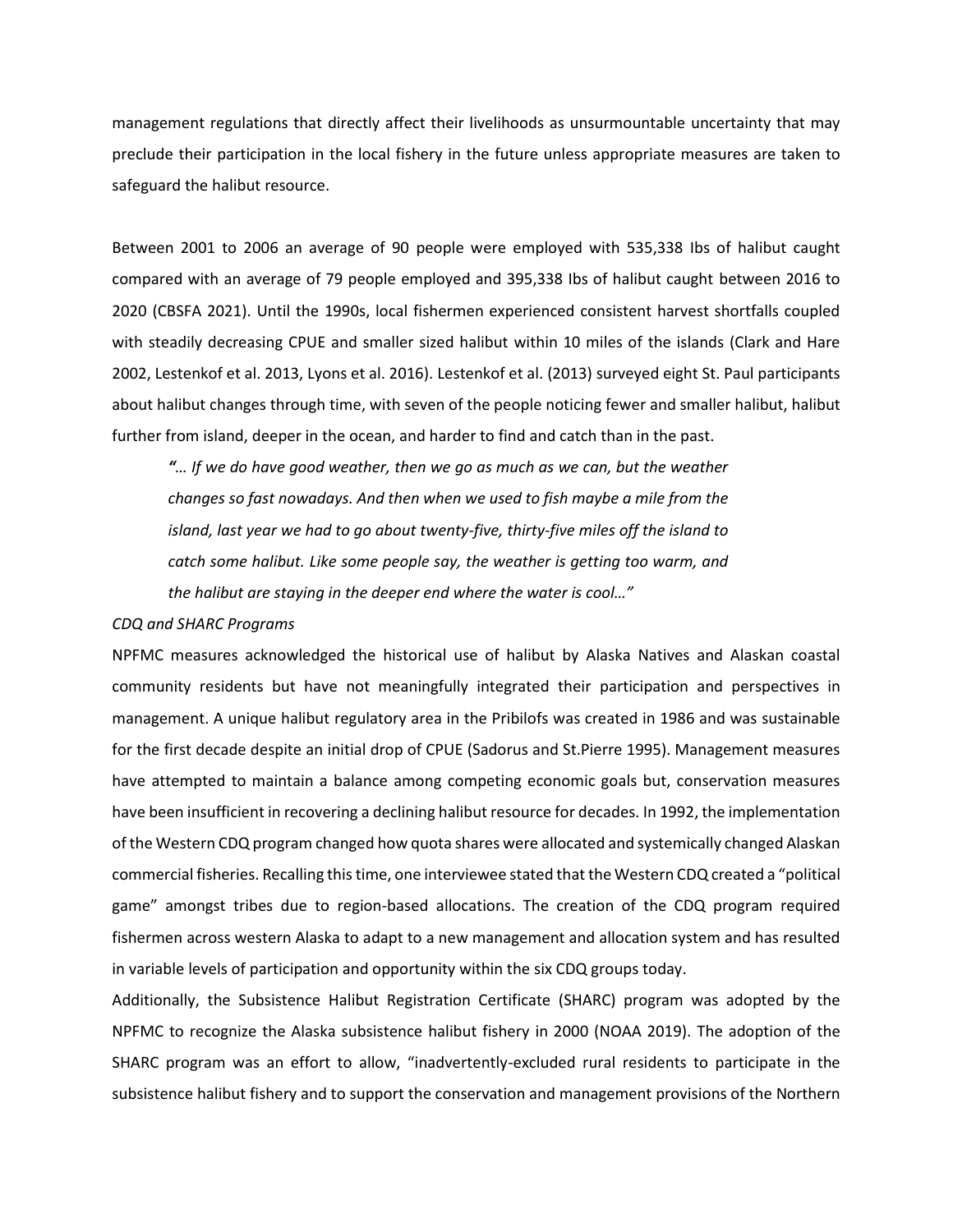Pacific Halibut Act of 1982." The SHARC program requires fishermen Alaska-wide to register and subsistence fish under federal regulations. However, the sentiment of some fishermen who participated in the NPMFC meetings during the development of this program stated that Alaskan Native fishermen did not want the government to control their subsistence rights. Western management has systemically regulated how Alaskan Natives and coastal community residents' fish that requires adaptation from their traditional way and have serious ramifications to their livelihoods.

*"From a community's perspective, If the halibut fishery is closed, unemployment would shoot up, various social illnesses would increase, and most importantly St. Paul would lose its most entrepreneurial residents. The older fishermen…may have the option to retire, younger folk will migrate and seek opportunities elsewhere. It would be the slow extinction of halibut dependent communities throughout the Bering sea and a sad continuation of the United States historic interaction with Native Peoples"* 

*"We were encouraged by the federal government to become commercial fishermen, as this was one of the few resources that could readily support our families. We worked hard, invested in harbors, docks, and boats, and succeeded at developing commercial halibut fishing as a way to save our community. Now, our communities and economy are at risk due to the rapacious behavior of the trawlers and factory ships."*

## *Cultural Connections*

While laaqudan, or northern fur seals (*Callorhinus ursinus*), are undoubtedly the most well-known and iconic cultural keystone species of the Pribilof Islands, the community of St. Paul also values halibut as critically significant from a cultural standpoint.

*"Halibut is like seal, it's a cultural foundation, it's a part of us, not having it would be devastating. It's special, it means so much to the community." "I have grave concerns about the management system not looking out for … the communities in proximity to the resource [halibut]. To me halibut is an iconic species in St. Paul, right up there with the fur seal."*

Subsistence activities are intertwined with sustaining a resilient community and maintaining strong social bonds. Halibut fishing is an opportunity for community members to share and exchange knowledge, connect and experience culture and traditional ways of living in the marine environment, and subconsciously and consciously connect with family and ancestors.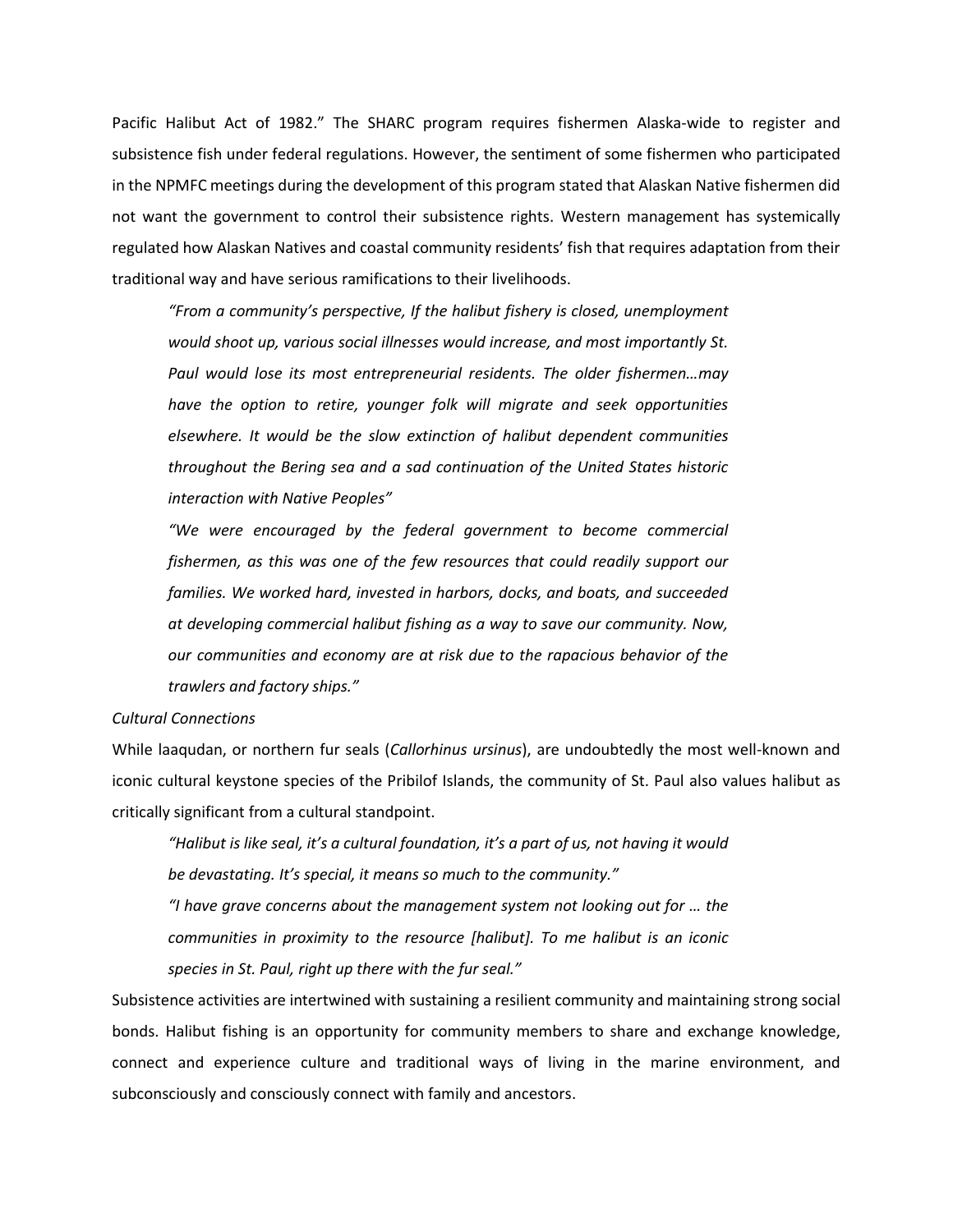*"I am showing the young folks on my boat a way of life I absolutely love that brings a completeness to my soul."* 

*"[Subsistence]… it's our time to get away… I see it as a constructive use of time…. You have a friendship…a lot of joking around and talking…"* 

*"I will eat halibut and crab forever. I am a fisherman inside and out, and it is a big part of who I am. Not fishing would cause loss of self-identification, sense of selfworth, wealth, and my pride and dignity that stems from earning my living from the bottom of the ocean."*

Community members relate as fishermen to their core identity. Fishing provides personal fulfillment and cultural connections that link the past to the present. St. Paul fishermen root their livelihood in being involved in fishing for the rest of their lives and have no intention of stopping. Long term perspectives include subsistence halibut fishing as certain activity, even though commercial fishermen acknowledge that commercial fisheries management has not adequately nor equitably considered their sustained participation in decision-making processes that impact them. Halibut fishing spans countless generations of Unangan families and continuing that connection profound meaning to the lives of present-day fishermen. There is hope that the same opportunities will continue to be available to future generations, despite concerns about being excluded from fishing opportunities by ongoing management decisions currently being considered at the NPFMC. Each year, over 100 people in the communities of St. Paul and St. George participate in the halibut fishery. Fishermen speak about fishing as a family effort and acknowledge their family members participate in all aspects of the fishery, from being captain and crew, to providing on-island support such as preparing meals, supplies, baiting, tracking financials, and tracking paperwork.

*"This way of life, this connection through utilization of these resources, has created a strong tie to the island. It is largely why I am here and why I choose to raise a family here. I will provide my own kids with the same opportunities to participate in what I did growing up in hopes that they develop the same strong ties. So that they might desire to live their lives here and continue these traditions…I view these subsistence activities as what's largely remaining of our Unangan culture."*

Halibut, crab, and other marine resources are traditional Unangan foods and were solely consumed until the colonization by Western society. Today halibut and other marine foods are integral to the local cuisine and a dietary staple for the Pribilof Island communities. However, consumption and the physical benefits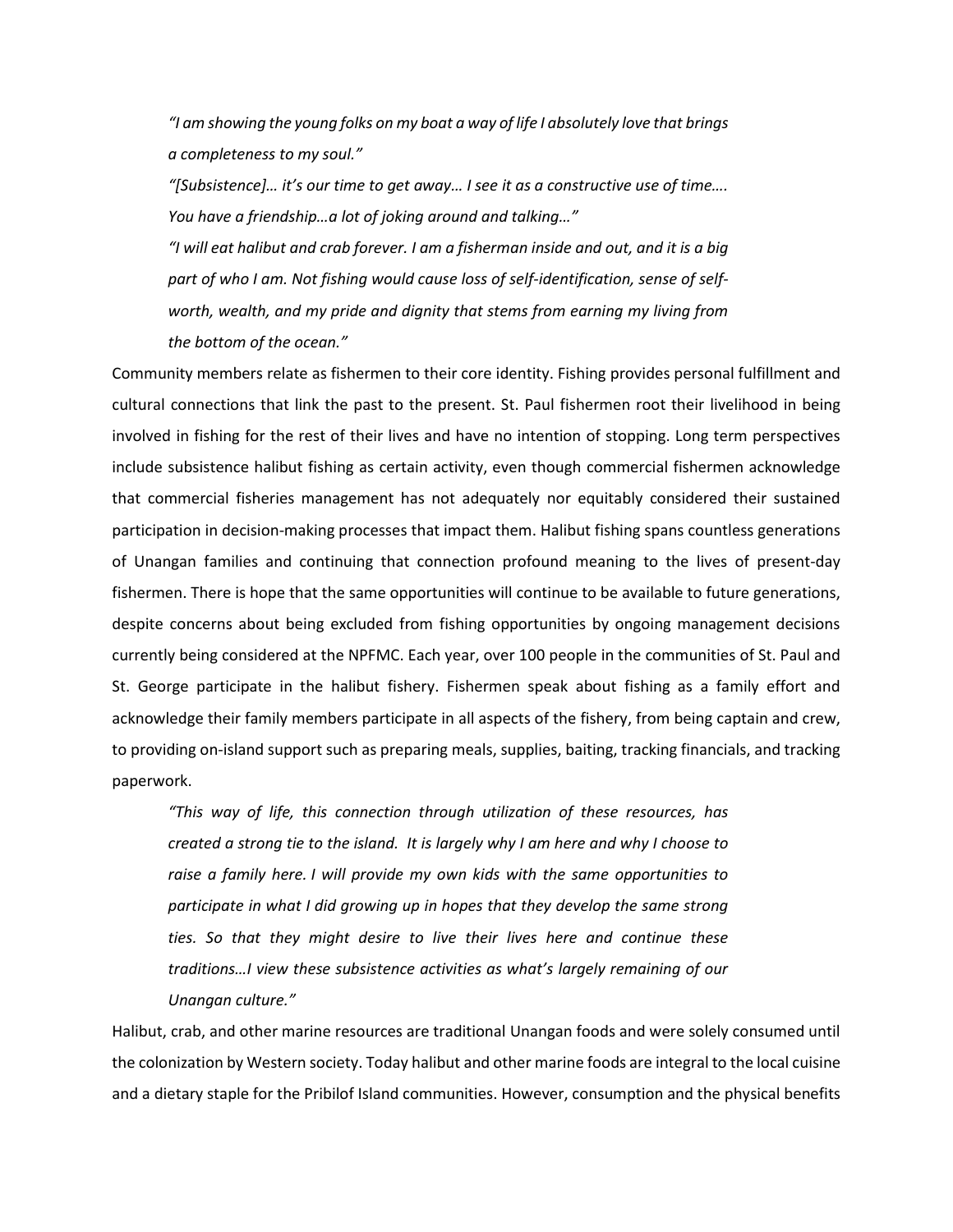of consumption do not address the importance of the resource to community members. Typically, western scientific methodologies relate the importance of specific foods to Indigenous communities as the number of meals or pounds of a resource that are consumed at the individual or household level. These perspectives reaffirm the disconnect of Western science and management from the Unangan worldview and culture. It is a telling sign of inequality when social impacts must be evaluated from fishermen of coastal communities, while fishermen of the global commercial industry are not judged by the same standards. For example, one interviewee noted that to ask about the pounds of halibut or number of meals consumed and shared is deeply personal and does not provide any information that can be used to evaluate the level of dependence on halibut to, e.g., industrial vessel crew or processing employees. Basing community dependence on a resource by using simplified indicators such as pounds of halibut consumed does not align to the indicators used to value the resource to non-Indigenous, noncommunity stakeholder groups.

However, despite the reluctance to assign a number that could be used to devalue the importance of halibut to individuals and our communities more broadly, some interviewees did provide estimates that ranged from 100 to 160 meals a year, or more, consisting of halibut or other marine resources. Although there is not much publicly available literature regarding food security in the Pribilof Islands, a survey on traditional foods completed in 2006 found that 79 of 80 St. Paul Island interviewees consumed halibut year-round or seasonally (Unger et al. 2006). The report also contains details of the many benefits to consuming halibut. Traditional foods, including halibut, are integral part of social gatherings and potlucks and cannot be replaced in importance by store bought and non-traditional foods. Recipes and dishes are a tangible outpouring of traditional knowledge and preparing and sharing dishes such as halibut spread, marinated and grilled halibut, and fish pie, represent the passing of knowledge from generation to generation.

*"Womenfolk would gather together when we bring in the fresh halibut and cut it up, and then they eat some of that raw halibut. Chuumlaĝii [eating raw halibut], we call it."*

*"I think all those connect the dances, the food, and church…they all intertwine they all are important to us on the islands."*

*"Traditional foods…are vital to our continuance as a People."*

Regardless, consumption of halibut and other subsistence foods is a critical part of the day-to-day budgets of local families. As a remote community, with expensive and complex transportation issues that heavily impact the food system on island, the cost of basic groceries on St. Paul is significantly higher than on the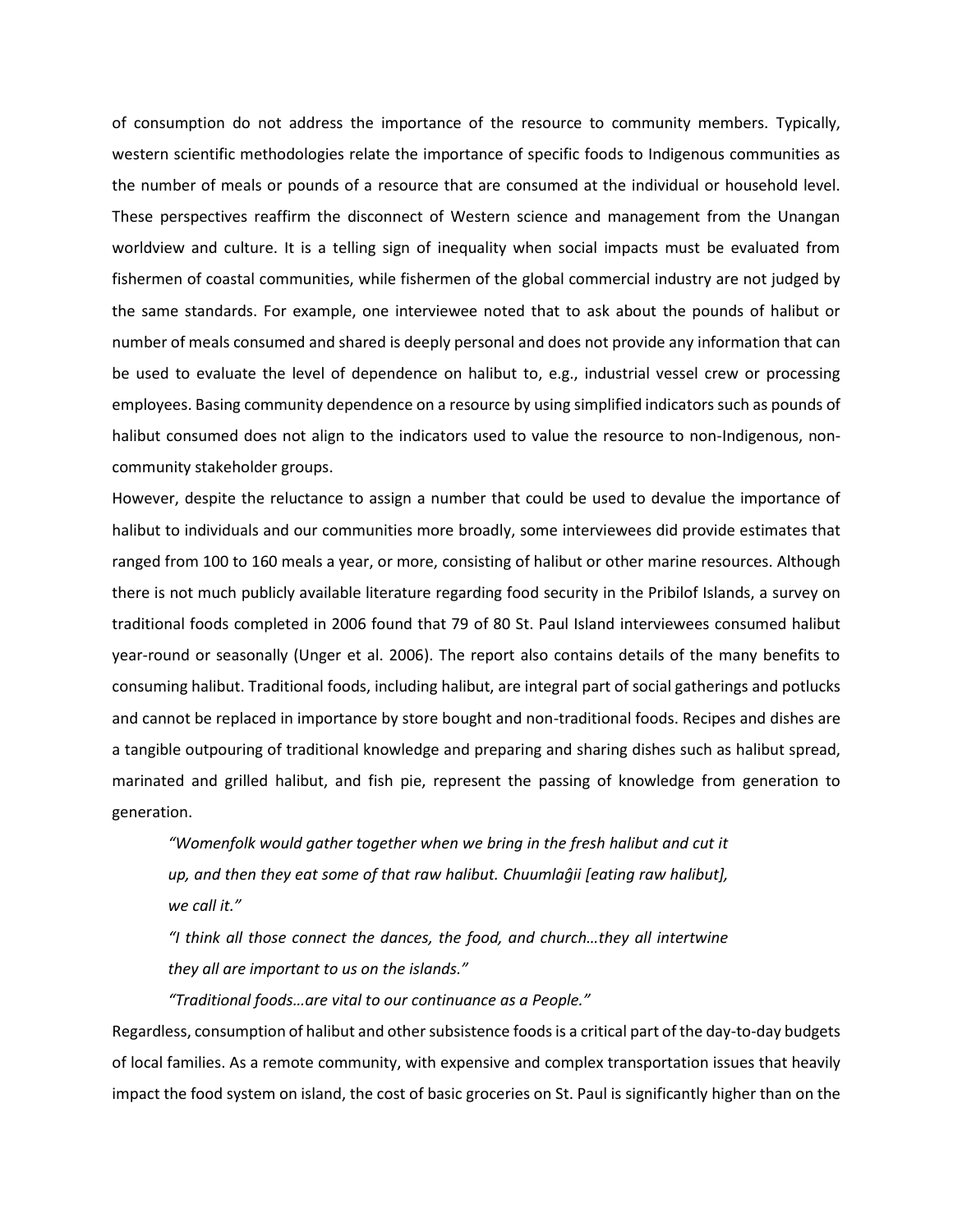mainland Alaska. The availability of locally caught and harvested resources, like halibut, is therefore key to making life on St. Paul Island and raising a family affordable and possible.

#### *Community Connections*

Halibut is shared widely by local fishermen and heavily depended on by the community, especially those community members who are not able to subsistence fish for themselves. Subsistence harvesters feel a deep sense of duty of continuing a long-lasting tradition of giving back to the community by providing subsistence foods. When asked fishermen estimated they've delivered fresh halibut to a range of 16 to 30 *families a year.*

*"All the fishermen, we were just like one big happy family where everybody helped each other. If an elderly person couldn't go fishing, then somebody used to bring an extra halibut and give it to them. We still do it to this day. When our first halibut season comes in, the halibut that they catch on the first day are given to senior citizens that need it, and then we divide it among the families after that. So, halibut is very important in the Pribilofs."*

The 2020 halibut fishery season provided an example of this resilient tradition. While local fishermen unanimously agreed to close the commercial harvest due to the COVID-19 pandemic, fishermen engaged heavily in subsistence fishing and shared halibut as widely as possible with other community members. One interviewee speculated that due to the pandemic closures, more people got out subsistence fishing in 2020.

*"There was plenty subsistence halibut caught by several local vessels that was distributed to many people in the community."*

#### **Conclusion**

Fishing is a cornerstone of the St. Paul Island community and the individual livelihoods that have been challenged since contact with Western society. Commercial fisheries have been a constantly changing management system that local and Indigenous fishermen have been forced to constantly adapt to. This case study of the community of St. Paul Island frames the consequences of fisheries management decisions to the intricate web of societal, cultural, and economical structures that are characteristic of Indigenous coastal communities. Qualitative social impact assessments have the potential to advance understanding, and subsequently management decisions, to progressively serve all Indigenous coastal communities if they are completed in a way that is respectful of and actively and equitably involves Indigenous Peoples that are disproportionately experiencing the negative impacts of management decisions. Fishery management frameworks, though, must meaningfully incorporate community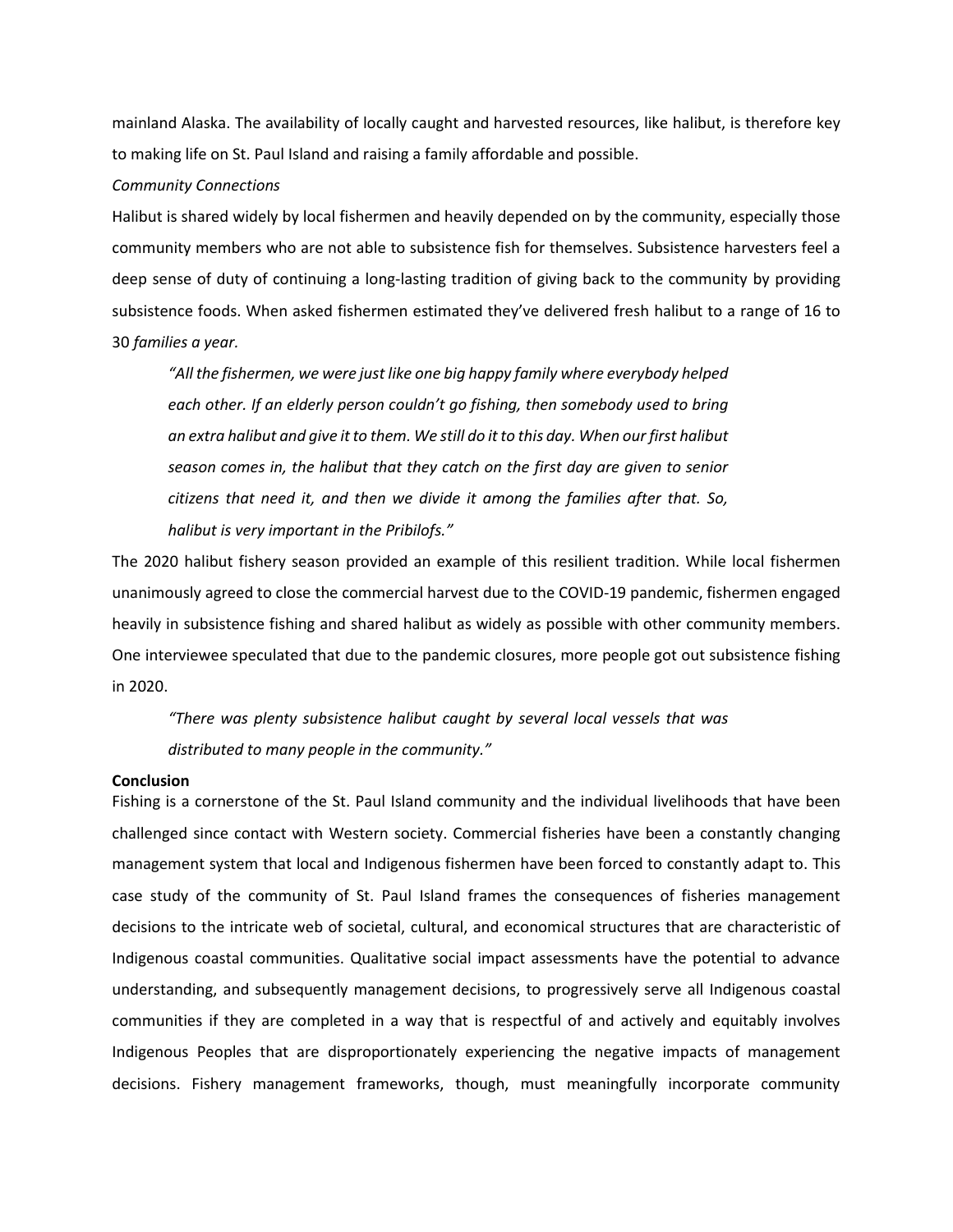perspectives, a task that is currently under development through several working bodies within the NPFMC.

Generally, when asked about commercial and subsistence halibut fishing in the Pribilof Islands, St. Paul community members voiced themes of building social bonds, self-identity fulfillment, connections to local place, and economic challenges related to fisheries. Community members reiterated that their ancestors have lived with these marine resources since time immemorial and that it was a "culture shock" when the term "subsistence" was used to define the activity when external governing bodies gained control of it. Qualitative social data can contribute the nuanced local and personal contexts that can be supplemented with economic analyses and Western science-based research, and certainly using economic indicators derived from a western methodology exclusively is insufficient. Participant accounts are a complex information source that cannot be interpreted the same way quantitative data are interpreted. Rather, it requires holistically incorporating the complex socioecological interactions of Indigenous livelihoods and context to further fisheries management in an equitable manner that ensures sustained participation of all user groups. Achieving a management process that includes these qualities will create a practice of coexistence from local to global communities that rely on these resources and will in turn produce a more adaptive, productive and sustainable future.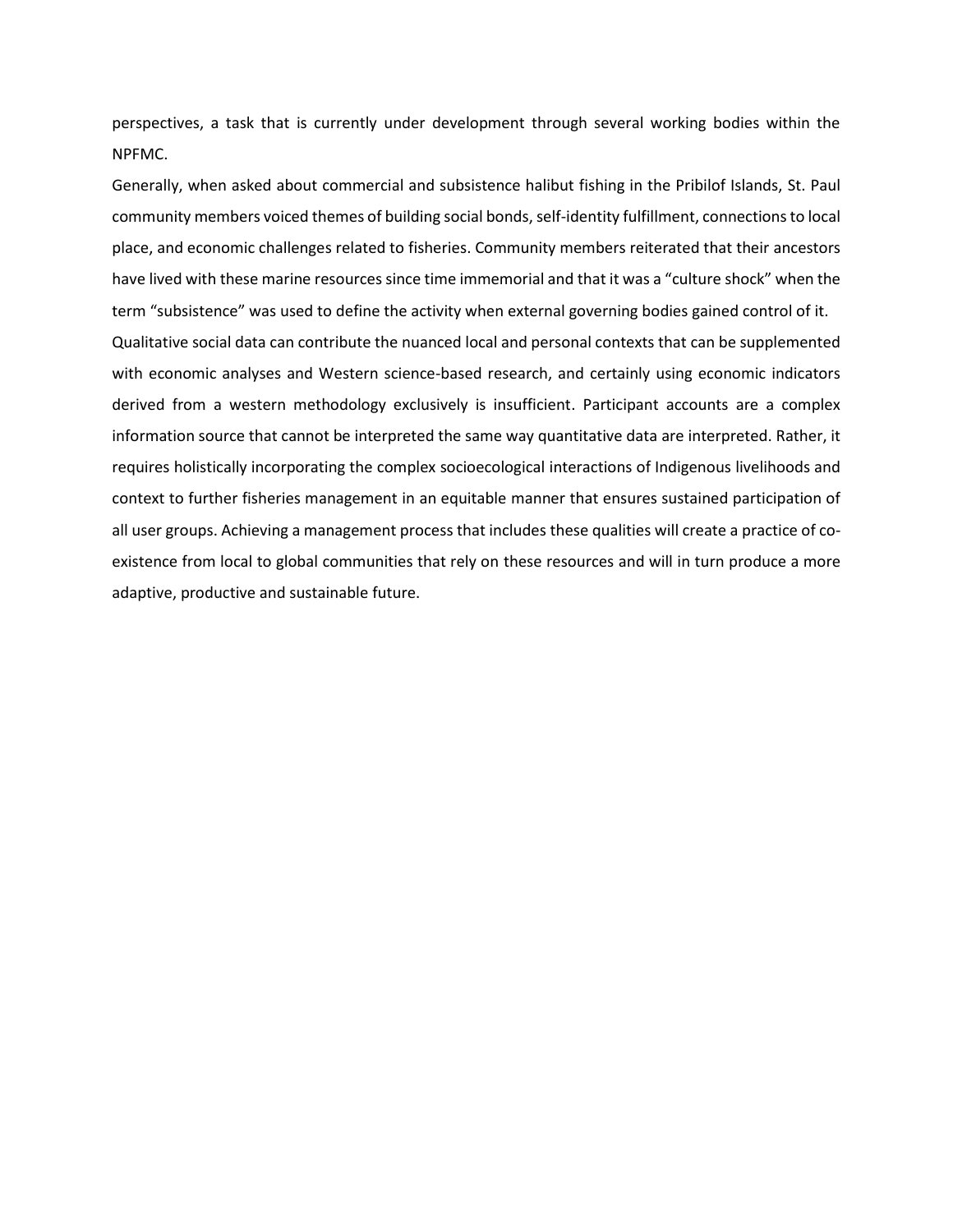#### **References**

- A.H. Himes-Cornell, S. Kasperski, Assessing climate change vulnerability in Alaska's fishing communities, Fish. Res. 162 (2015) 1–11.
- Breslow, S., Allen, M., Holstein, D., Sojka, B., Barnea, R., Basurto, X., Carothers, C., Charnley, S., Coulthard, S., Dolšak, N., Donatuto, J., García-Quijano, C.G., Hicks, C.C., Levine, A., Mascia, M., Norman, K.C., Poe, M., Satterfield, T., Martin, K.S., & Levin, P. (2017). Evaluating indicators of human well-being for ecosystem-based management. *Ecosystem Health and Sustainability, 3*, 1 - 18. R. Pollnac, S. Abbott-Jamieson, C. Smith, M. Miller, P. Clay, B. Oles, Toward a model for fisheries social impact assessment, Mar. Fish. Rev. 68 (2006) 1–18.
- CBSFA. (2021). St. Paul Island Local Halibut Fishery Employment Income data 2001-2020 [Microsoft Excel Spreadsheet]. https://www.cbsfa.com/reports.html
- Corbett, D. (2016). Saĝdaĝ—To Catch Birds. *Arctic Anthropology*, *53*(2), 93–113. <https://doi.org/10.3368/aa.53.2.93>
- Dall W.H. 1878. Alaskan Mummies. American Naturalist. 9 (8): 433-440. ( tDAR id: 109493)
- Dall, W. H. 1877. Tribes of the extreme Northwest. Volume 1. US Government Printing Office.
- Downs, M., Cunningham, S., Henry, A., Fey, M., Weidlich, S. (2020). Initial review draft social impact assessment: Bering Sea/Aleutian Islands halibut abundance-based management of prohibited species catch limits. Prepared for: North Pacific Fishery Management Council, September 2020. 211 pg[. https://meetings.npfmc.org/CommentReview/DownloadFile?p=c4ce1ca1-e8d9-4625](https://meetings.npfmc.org/CommentReview/DownloadFile?p=c4ce1ca1-e8d9-4625-a6d4-03122725ebc0.pdf&fileName=C6%20Appendix%201%20Halibut%20ABM%20DEIS%20SIA.pdf) [a6d4-](https://meetings.npfmc.org/CommentReview/DownloadFile?p=c4ce1ca1-e8d9-4625-a6d4-03122725ebc0.pdf&fileName=C6%20Appendix%201%20Halibut%20ABM%20DEIS%20SIA.pdf)
	- [03122725ebc0.pdf&fileName=C6%20Appendix%201%20Halibut%20ABM%20DEIS%20SIA.pdf](https://meetings.npfmc.org/CommentReview/DownloadFile?p=c4ce1ca1-e8d9-4625-a6d4-03122725ebc0.pdf&fileName=C6%20Appendix%201%20Halibut%20ABM%20DEIS%20SIA.pdf)
- Fur Seal Act Amendments, H.R.2840, 98th Congress. (1983). https://www.congress.gov/bill/98thcongress/house-bill/2840/text

Hrdlička, A. 1945. Aleutian and Commander Islands and their inhabitants.

Jochelson, W. (1925). *Archaeological Investigations in the Aleutian Islands*. Carnegie Institution of Washington.

Lantis, M. A. and D. Damas. 1984. IN Handbook of North American Indians, Volume 5: Arctic. Washington DC: Smithsonian Institution.

Laughlin, W. S. (1980). *Aleuts: Survivors of the Bering Land Bridge (Case Studies in Cultural Anthropology)* .Wadsworth Publishing.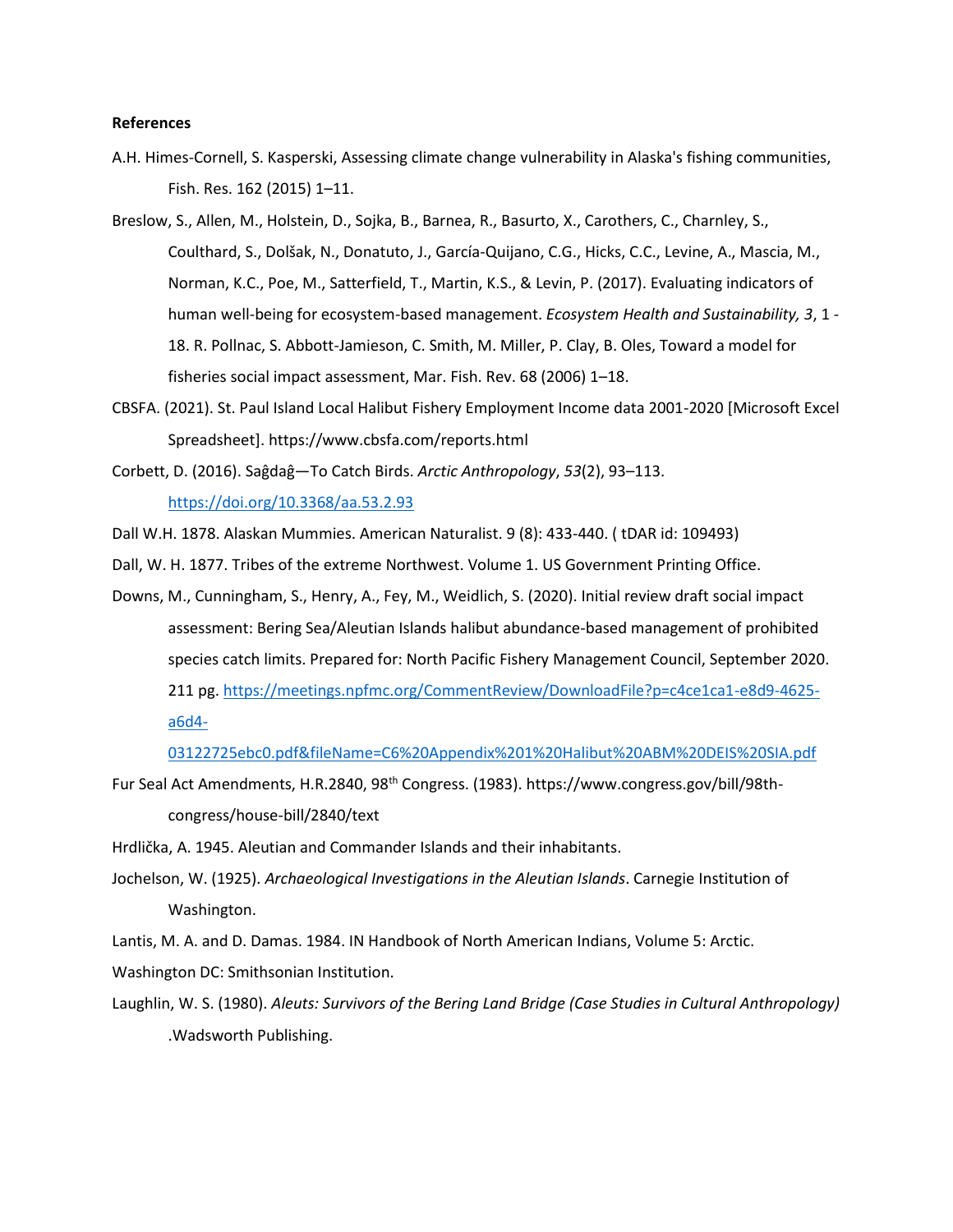- Lestenkof, P. M, Zavadil, P. A., Zacharof S. M., and Melovidov, E. M. (2013). Subsistence Harvest Monitoring Results from 1999 to 2010 and Local and Traditional Knowledge Interview Results for St. Paul Island, Alaska.
- Lestenkof, P. M, and Melovidov, M. A. (2015, May 31). Alaska Natives: Trawlers threaten halibut fishery. *The Seattle Times*[. https://www.seattletimes.com/opinion/alaska-natives-trawlers-threaten](https://www.seattletimes.com/opinion/alaska-natives-trawlers-threaten-halibut-fishery/)[halibut-fishery/](https://www.seattletimes.com/opinion/alaska-natives-trawlers-threaten-halibut-fishery/)
- Lyons, C., Carothers, C., & Reedy, K. (2016a). Means, meanings, and contexts: A framework for integrating detailed ethnographic data into assessments of fishing community vulnerability. *Marine Policy*, *74*, 341–350. https://doi.org/10.1016/j.marpol.2016.04.022
- Lyons, C., Carothers, C., & Reedy, K. (2016b). A tale of two communities: Using relational place-making to examine fisheries policy in the Pribilof Island communities of St. George and St. Paul, Alaska. *Maritime Studies*, *15*(1), 15:7. https://doi.org/10.1186/s40152-016-0045-1

National Marine Sanctuaries Act 1972. 106-513 16. U.S.C. 1431 et seq.

[https://nmssanctuaries.blob.core.windows.net/sanctuaries-](https://nmssanctuaries.blob.core.windows.net/sanctuaries-prod/media/archive/library/national/nmsa.pdf)

[prod/media/archive/library/national/nmsa.pdf](https://nmssanctuaries.blob.core.windows.net/sanctuaries-prod/media/archive/library/national/nmsa.pdf)

- NRC. 1999. The community development quota program in Alaska. Washington DC: National Academy Press
- NOAA. (2019). *Subsistence Halibut: Federal Register Rules and Notices*. NOAA Fisheries. https://www.fisheries.noaa.gov/action/subsistence-halibut-federal-register-rules-and-notices
- Mansfield, B. 2007. Property, markets, and dispossession: the western Alaska community development quota as neoliberalism, social justice, both, and neither. Antipode 39: 393–405.
- Merculieff, I., & Simons, N. (2016). *Wisdom Keeper: One Man's Journey to Honor the Untold History of the Unangan People*. North Atlantic Books.

McCartney, A. P. 1984. Prehistory of the Aleutian region. Handbook of North American Indians: Arctic.

- M.R. Poe, K.C. Norman, P.S. Levin, Cultural dimensions of socioecological systems: key connections and guiding principles for conservation in coastal environments, Conserv. Lett. 7 (2014) 166–175.
- Philemonoff, A. T. (2020). *Comments:Re: Agenda Item C6 Halibut ABM Initial Review and Discussion Paper*.

https://onboardprodpublic.blob.core.windows.net/sbyk438jgc3nfyu1ioii5ybnhpbges4akln2deci ppoa/7hRa87znAiopsOXGfoMeuRXZVkDUqXnbJzJJZYt2rSoA/Tribe%20ABM%2010- 20%20Comments.pdf